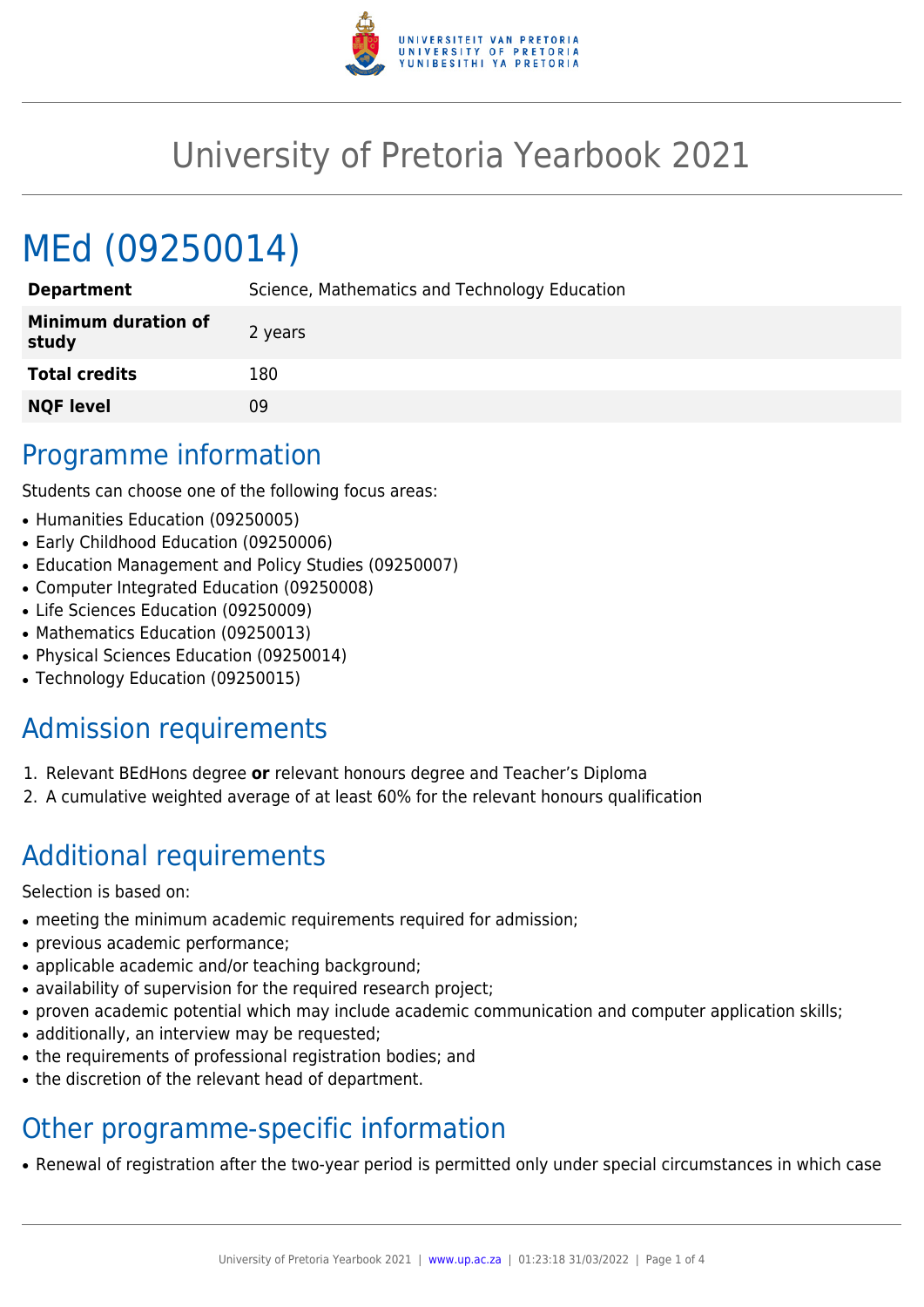

the head of department may give approval for a limited fixed extension of this period in terms of the set procedures.

- Students will be granted two opportunities to pass NMQ 801. Unsuccessful candidates will not be allowed to continue with the programme.
- This requirement applies to both the full research as well as the coursework master's degrees.

#### Research information

All master's students must submit a dissertation or a mini-dissertation and must pass Research Proposal (NMQ 801). For the MEd research degree programmes, a dissertation on a topic approved by the Dean on the recommendation of the relevant head of department must be submitted, following the approval of a complete research proposal. A literature study is not acceptable.

- One publishable article based on the research that the student conducted for the dissertation or the minidissertation and approved by the supervisor, must be submitted. The article must be submitted at the offices of Student Administration before 15 February for the Autumn graduation ceremonies and before 15 July for the Spring graduation ceremonies.
- In addition to the copies referred to above, each successful student must submit a bound paper copy as well as two electronic copies of the approved mini-dissertation/dissertation to the Head: Student Administration in the format specified by the Faculty and in accordance with the minimum standards set by the Department of Library Services
- (see http://upetd.up.ac.za/authors/ publish/ standards.htm#specs), before 15 February for the Autumn graduation ceremonies and before 15 July for the Spring graduation ceremonies. Failure to meet these deadlines will result in the degree being awarded during a subsequent series of graduation ceremonies.
- All students have to submit a research proposal during the first year of registration and defend it successfully before a panel of examiners appointed by the Dean, in collaboration with the relevant head of department, Supervisor and Research Coordinator, before they can start with the research.
- Students have to apply for ethical clearance to the relevant head of department and Ethics Committee and only commence with field work once the application for ethical clearance has been approved by the Ethics Committee.
- Students have to present a progress report on the research to the supervisor annually. Continued reregistration depends on satisfactory annual progress.
- All students have to attend the research capacity building sessions on quantitative and qualitative research at master's level.

### Pass with distinction

The MEd degree is conferred with distinction on a student who obtains at least 75% in the dissertation.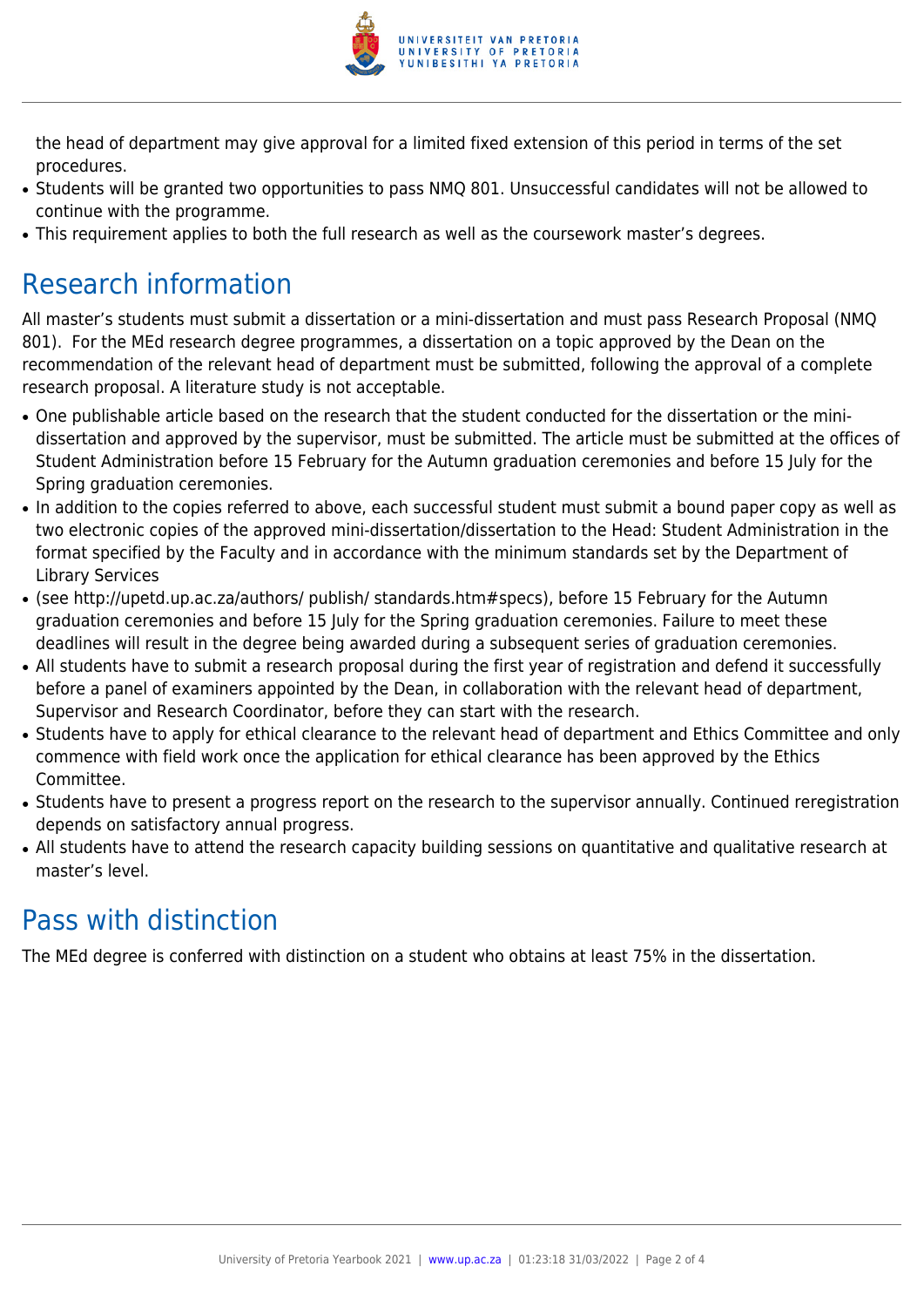

#### Curriculum: Year 1

**Minimum credits: 180**

#### **Fundamental modules**

[Research proposal 801](https://www.up.ac.za/yearbooks/2021/modules/view/NMQ 801) (NMQ 801) - Credits: 0.00

#### **Core modules**

[Dissertation: Physical Sciences Education 890](https://www.up.ac.za/yearbooks/2021/modules/view/PHN 890) (PHN 890) - Credits: 180.00